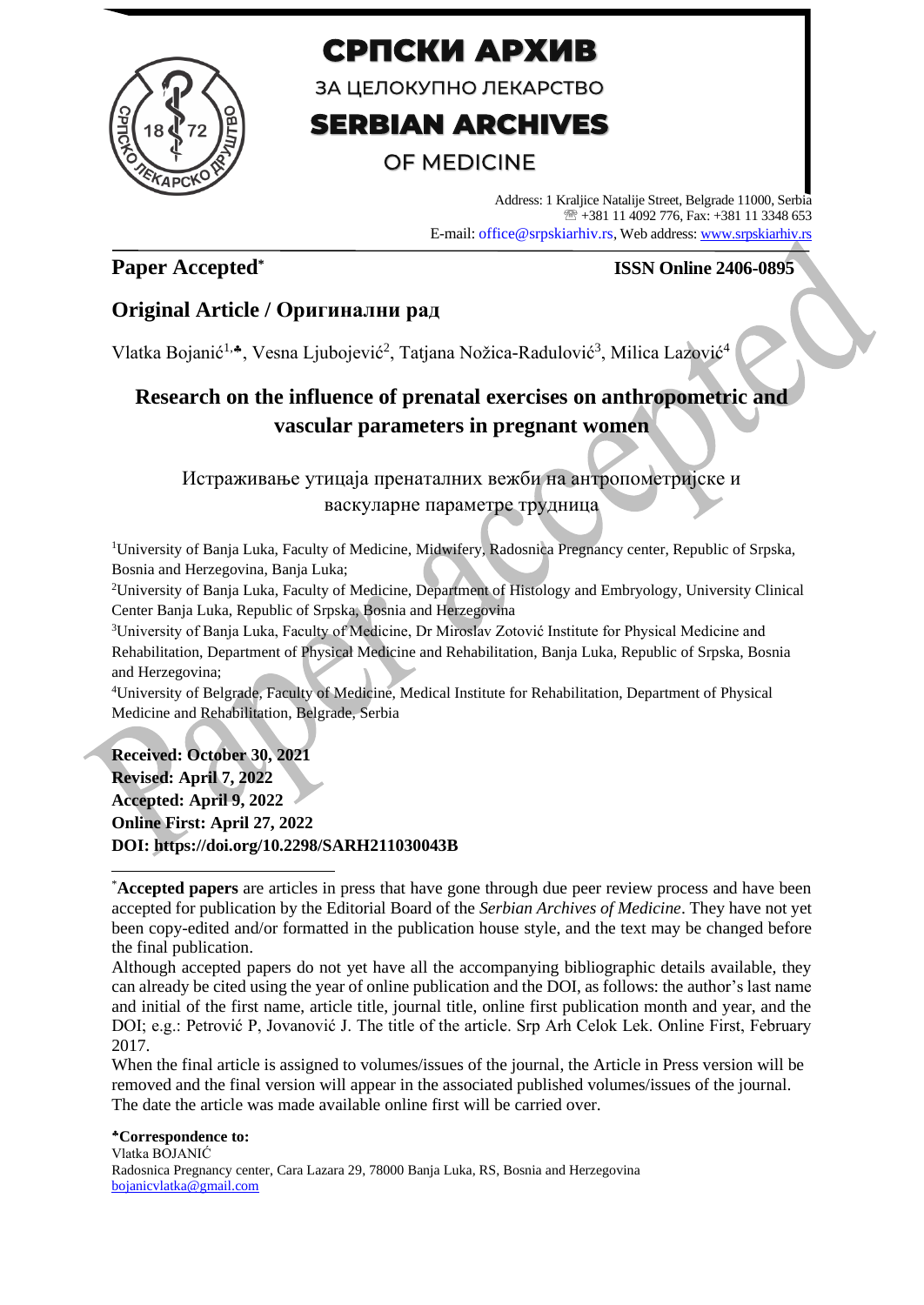# **Research on the influence of prenatal exercises on anthropometric and vascular parameters in pregnant women**

Истраживање утицаја пренаталних вежби на антропометријске и васкуларне параметре трудница

#### **SUMMARY**

**Introduction/Objective** The frequency of a sedentary lifestyle during pregnancy increases. This contributes to gestational weight gain and has a negative impact on health. This study researched the impact of prenatal exercise on gestational weight gain, blood pressure, and microcirculation in pregnant women who exercised and those who did not exercise.

**Methods** The study included seventy pregnant women with a normal pregnancy, who attended a psychophysical preparation program for childbirth for eight weeks. The control group (n=35) attended theoretical classes on childbirth, and the experimental group (n=35) attended prenatal exercises as well. Gestational weight gain, blood pressure, and nailfold capillary density were determined and compared between the two groups.

**Results** Gestational weight gain of 19.94 kg in nonexercising pregnant women was significantly greater than the gestational weight gain of 11.65 kg in pregnant women who exercised. Pregnant women who did not exercise had an increase in systolic (by 15.56 mmHg) and diastolic pressure (by 16.08 mmHg), which is significantly higher compared to pregnant women who exercised. In this group, systolic pressure increased by 2.5 mmHg, while diastolic did not change. A significant difference in the nailfold capillary density at the end of the prenatal program has not been determined. **Conclusion** Prenatal exercise of moderate-intensity has a positive effect on gestational weight gain and the level of blood pressure in pregnant women. The

nailfold capillary density has not differed significantly after the prenatal program in pregnant women who have exercised and in those who have not.

**Keywords:** physical activity; pregnancy; gestational weight gain; blood pressure; microcirculation; microvessel density measurement

#### **САЖЕТАК**

**Увод/Циљ** Учесталост седантерног начина живота током трудноће се повећава. То доприноси гестацијском повећању телесне тежине и има негативан утицај на здравље. У овој студији се истраживао утицај пренаталних вежби на гестацијско повећање телесне тежине, крвни притисак и микроциркулацију код трудница које су вежбале и оних које нису вежбале. **Методе** Испитивање је укључило седамдесет трудница са уредном трудноћом, које су осам недеља похађале програм психофизичке припреме за порођај. Контролна група (н = 35) је похађала теоретску наставу о порођају, а експериментална група (н = 35) је похађала и пренаталне вежбе. Гестацијско повећање телесне тежине, крвни притисак и густина капилара кожног набора нокта су утврђени и упоређени између две групе.

**Резултати** Гестацијско повећање телесне тежине од 19.94 кг код трудница које нису вежбале је значајно веће од гестацијског повећања телесне тежине од 11.65 кг код трудница које су вежбале. Труднице које нису вежбале су имале повећање систолног (за 15.56 *mmHg*) и дијастолног притиска (за 16.08 *mmHg*), што је значајно веће у односу на труднице које су вежбале. У овој групи, систолни се притисак повећао за 2.5 *mmHg*, док се дијастолни није мењао. Значајна разлика у густини капилара кожног набора нокта на крају пренаталног програма није утврђена. **Закључак** Пренатално вежбање умереног интензитета има позитиван утицај на гестацијско повећање телесне тежине и на висину крвног притиска трудница. Густина капилара кожног набора нокта није се значајно разликовала након пренаталног програма код трудница које су вежбале и код оних које нису.

**Кључне речи:** физичка активност; трудноћа; гестацијско повећање телесне тежине; крвни притисак; микроциркулација; мерење густине микроваскуларних судова

#### **INTRODUCTION**

The incidence of a sedentary lifestyle during pregnancy increases, ranging from 64.5%

to 91.5%, and tends to increase in the third trimester of pregnancy. This contributes to the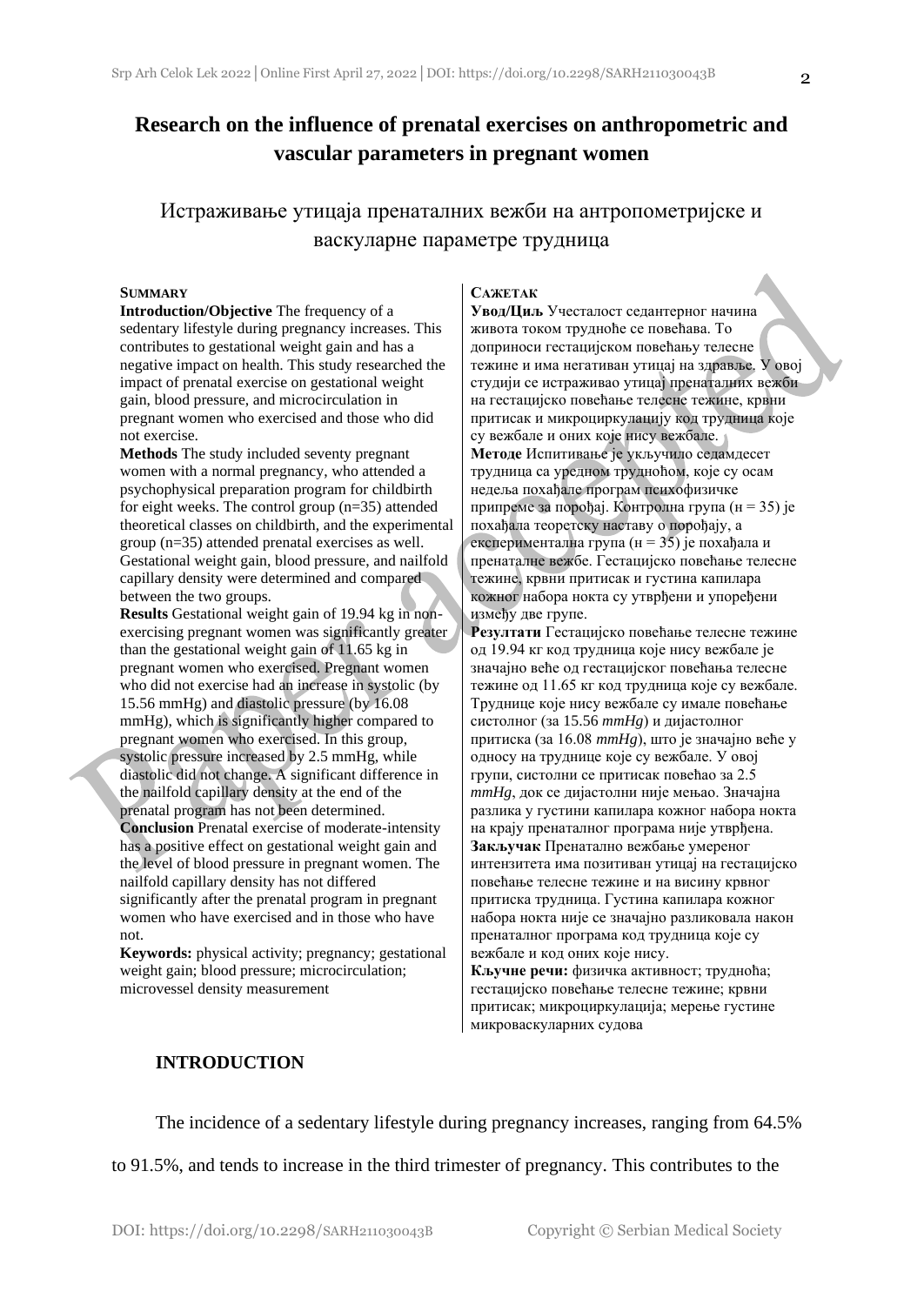occurrence of obesity in pregnancy, gestational weight gain (GWG), and maintaining postpartum body weight, and has a negative impact on the health of pregnant women. In recent years in Europe, the prevalence of obesity in the entire population has increased epidemically and in pregnant women is around 25% [1-5]. The American Institute of Medicine presented guidelines and recommendations for gestational weight gain. Gestational weight gain for normally fed pregnant women (body mass index - BMI 18.50 - 24.99 kg/m<sup>2</sup>), is 11.5 to 16 kg [6].

Studies have shown that pregnant women who have a sedentary lifestyle are 1.5 times more likely to gain weight during pregnancy compared to pregnant women who exercise [7,8]. However, concerns about the safety of exercise in pregnancy seem to persist. In studies, there is a large difference in interventions and exercise intensity in pregnancy [9].

Excessive weight gain during pregnancy is a risk factor for gestational diabetes and pregnancy-induced hypertension (PIH). During pregnancy, the circulatory system is largely adapted to meet the needs of the mother and fetus [10,11]. In a normal pregnancy, blood pressure gradually increases during the second and third trimesters, while peripheral vascular resistance decreases, resulting in maintaining blood pressure values in the normal range. Pregnant women who do not exercise are three times more likely to develop hypertension compared to those pregnant women who exercise [10-15]. There is little data on the effect of exercise in the prenatal period on circulatory characteristics in normal pregnancy. This study researched the effect of prenatal exercise on gestational weight gain, blood pressure, and microcirculation in pregnant women who exercised regularly, compared to pregnant women who did not exercise regularly.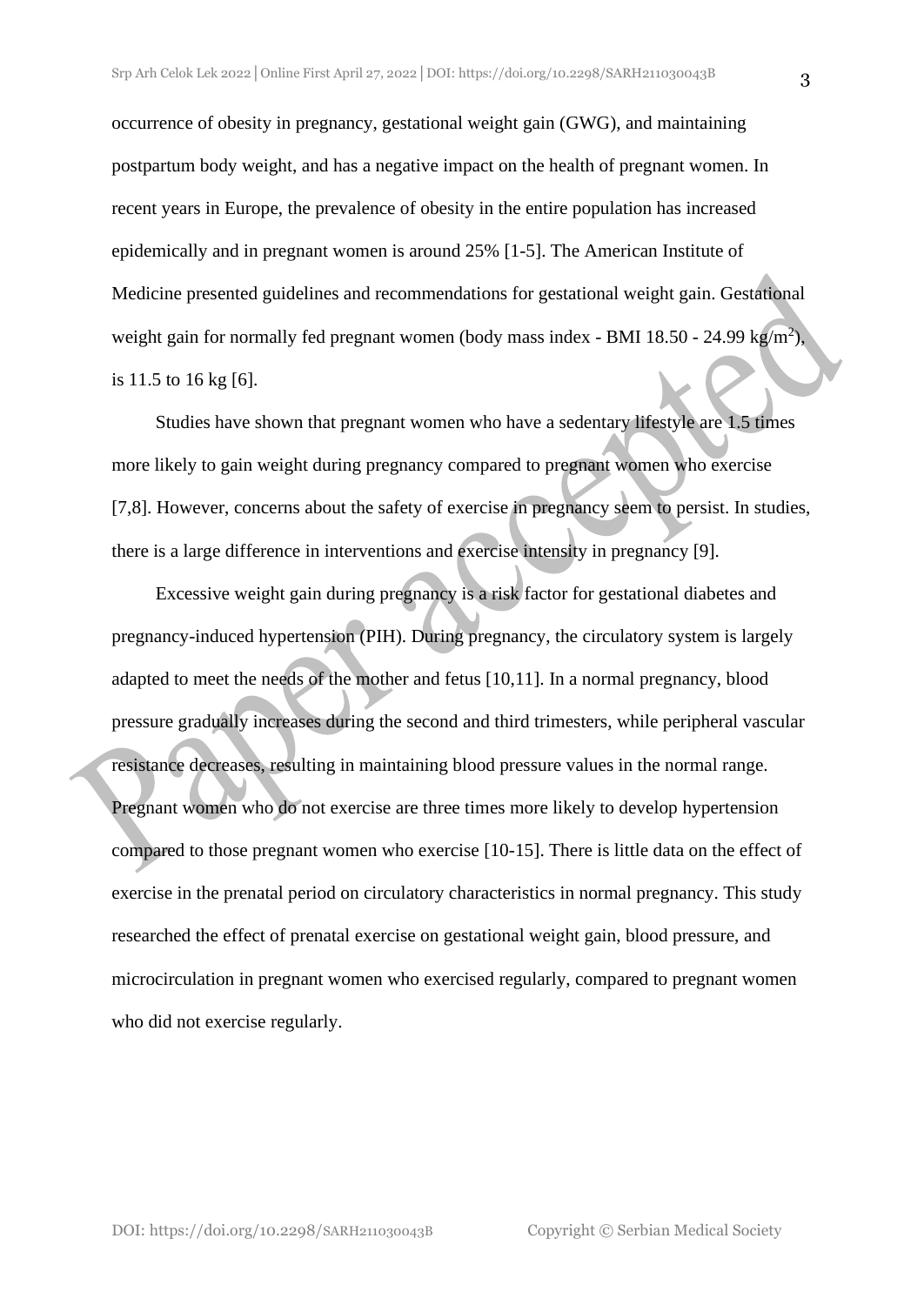#### **METHODS**

The prospective, randomized study included seventy pregnant women  $(n = 70)$  in the northern part of Bosnia and Herzegovina. The study was performed at the university setting of the University of Banja Luka, Faculty of Medicine, and at the Health center "Sveti Vračevi Čelinac", from December 2020. to August 2021. Trial registration: Clinicaltrials.gov identifier - NCT05001906. At the gynecological appointment a healthy singleton pregnant women, confirmed by a gynecologist, were assigned to the control and experimental group with a simple randomization process using a list of random numbers. Respondents, aged 20 to 40 years, with BMI  $< 25 \text{ kg/m}^2$ , joined the birth preparation program from the 20th to the 32nd week of gestation. BMI before pregnancy was determined by dividing body weight in kilograms by squared body height in meters  $\frac{\text{kg}}{m^2}$ , [16]. Respondents who agreed to participate in the research voluntarily signed an informed consent form. The Ethics Committee of the Faculty of Medicine in Banja Luka approved the study.

Pregnant women were excluded from the study if bleeding appeared during the prenatal program in the second or third trimester, rupture of the amniotic sac, preeclampsia or pregnancy-induced hypertension, and intrauterine growth restriction (IUGR) in the current pregnancy, anemia.

The prenatal program lasted for eight weeks and consisted of theoretical classes on childbirth and prenatal exercises. The control group ( $n = 35$ ) attended theoretical classes three times a week, and the experimental group  $(n = 35)$  attended prenatal exercises, as well. According to ACOG recommendations (American College of Obstetricians and Gynecologists) a prenatal exercise program was created to improve the condition of the pregnant woman, strengthen the extremities, the area of the abdomen, back, pelvic girdle and improve circulation [6]. Breathing exercises were conducted. During the research, pregnant women followed the general recommendations of exercise: they did not exercise additionally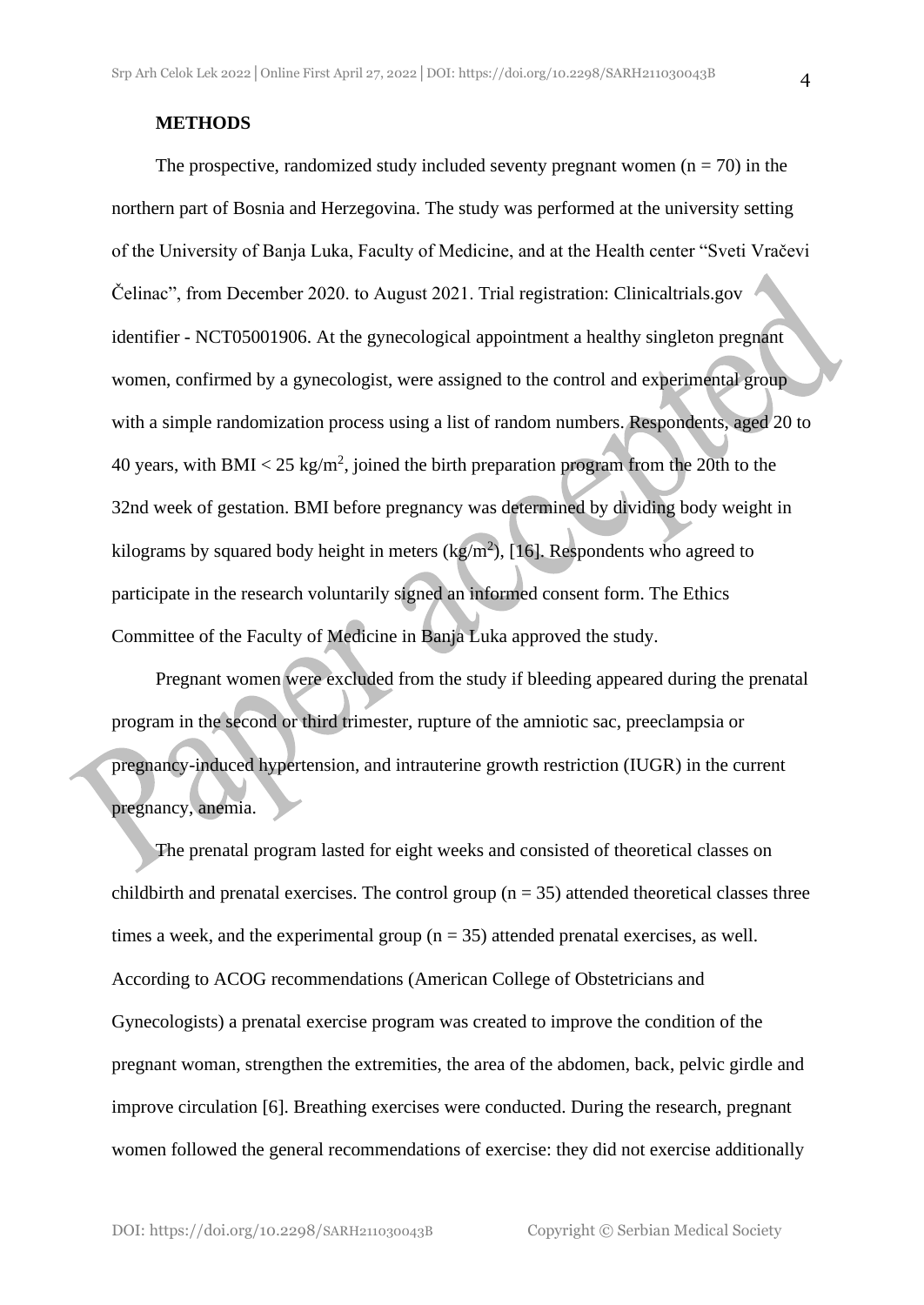in other places, ate normally, dressed in light, and avoided high heat, the room temperature of the exercise room did not exceed 24 °C. Pregnant women exercised three times a week for 45 minutes. The exercise program was conducted by the prenatal instructor and supervised by a physiatrist. Training started and ended with breathing and relaxation techniques for about 10 min, warm-up consisted of moderate walking for about 5 min, followed by strength and stretching exercises for about 30 min. Pregnant women exercised in standing, sitting, kneeling, and sideways position, with or without props (balls, straps, weights, etc.). Exercises performed in a supine position with bent knees during this study did not last more than 5 min, thus avoiding the reduction of venous flow and hypotension [6]. The exercises were performed alone or in pairs, with another pregnant woman or partner, in two to three sets, with ten to twelve repetitions.

At the beginning and end of the study gestational weight gain, blood pressure, and nailfold capillary density were analyzed. The blood pressure was measured using a standard mercury manometer before prenatal exercises, at the beginning (between 20 and 32 weeks of gestation), and after eight weeks of prenatal exercises (between 28 and 40 weeks of gestation).

During prenatal exercises, the exercise load of pregnant women was monitored based on the subjective feeling of load using the Borg rate of perceived exertion scale. The applied physical activity was of medium intensity for which the score of perceived effort should be 13–14 (moderately difficult) out of a total of 6–20. The range of 6 to 20 is actually an analogy with the resting heart rate (60) and at maximum load (200), [2]. Pregnant women were explained that when they subjectively felt "moderately difficult" they should stop doing the exercise. It was also used , talk test". It is believed that as long as a pregnant woman can talk during exercise, she is probably not overburdened or tired [7].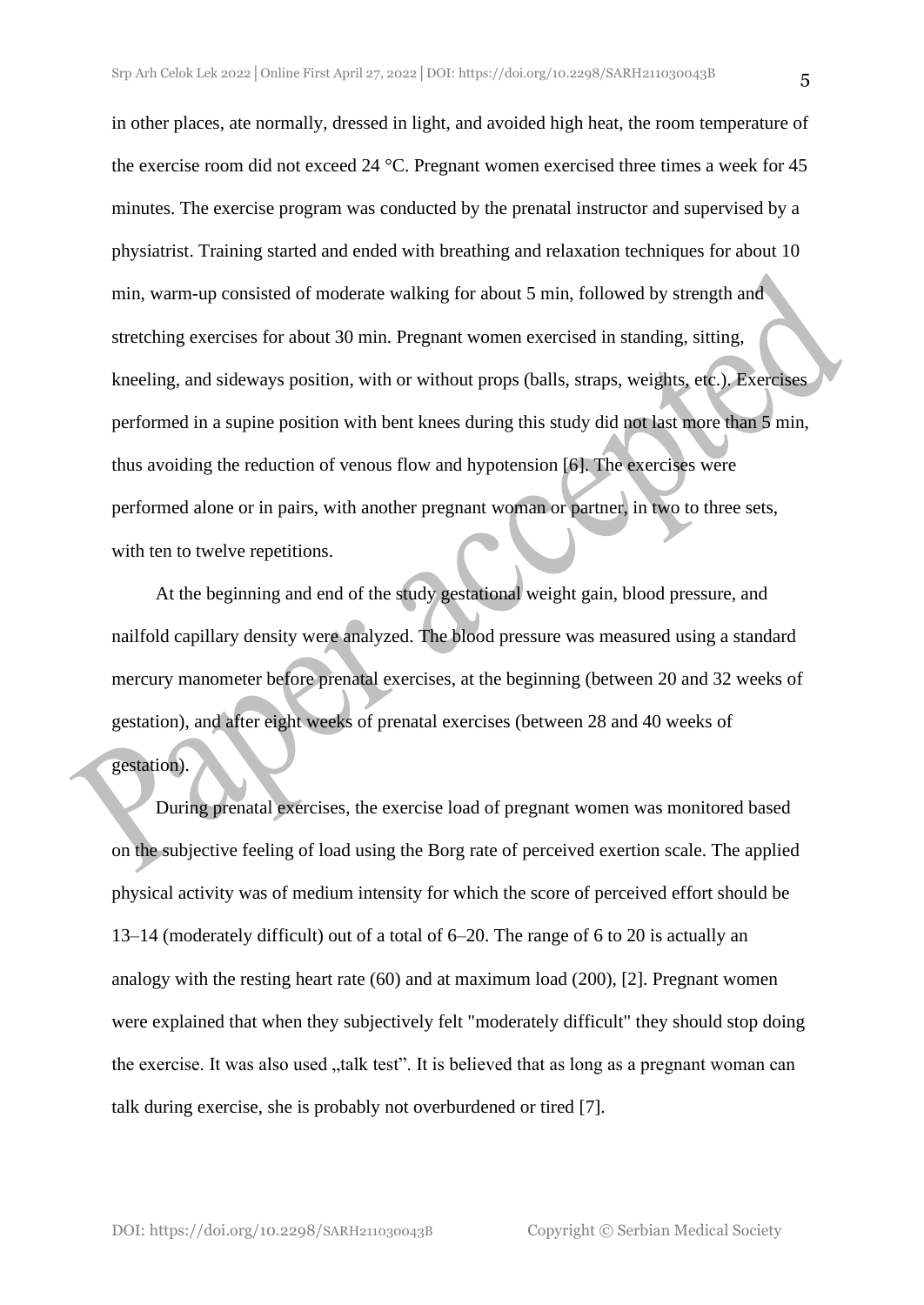In this study, nailfol capillaroscopy was performed with a Leica Z4 stereomicroscope and a digital camera. Pregnant women sat with their left hand placed on a table at heart level and a drop of immersion oil was placed on the nailfold in order to improve the image resolution. The density of capillary loops of the nailfold was assessed as the number of capillary loops per 1 mm of the distal row of nailfold capillary. Nailfold capillary loops of the fourth finger of the left hand of all pregnant women were analyzed. The morphometry of the nailfold capillaries was performed using Image Y software.

Statistical analysis was performed with the use of the licensed version of the SPSS 20 software. The obtained data were analyzed by methods of descriptive statistics. The t-test for paired samples, with the appropriate level of significance  $p < 0.05$ , was used to test the significance of the difference between the two arithmetic means.

#### **RESULTS**

The control and experimental groups were equalized in relation to the life age, the gestational age, and the BMI of the pregnant women before pregnancy (Table 1).

In the control group after 8 weeks of attending theoretical classes on childbirth, the GWG was  $19.94 \pm 3.37$  kg (mean value  $\pm$  standard deviation, MV  $\pm$  SD), (Figure 1). The smallest weight gain in this group was 13 kg and the largest 29 kg. In the experimental group, after eight weeks of attending prenatal exercises, the GWG was  $11.65 \pm 1.35$  kg (Figure 1). The smallest weight gain in this group was 9 kg and the largest 15 kg.

Using a t-test, a significant difference in the increase in GWG was found between pregnant women who did not exercise (MV=19.94, SD=3.37) and pregnant women who exercised (MV=11.65, SD=1.35), (t=13.658, p<0.001). The difference in GWG (MV=8.30) between the two groups of pregnant women is large (eta square  $= 0.70$ ). Pregnant women who did not exercise had significantly higher GWG.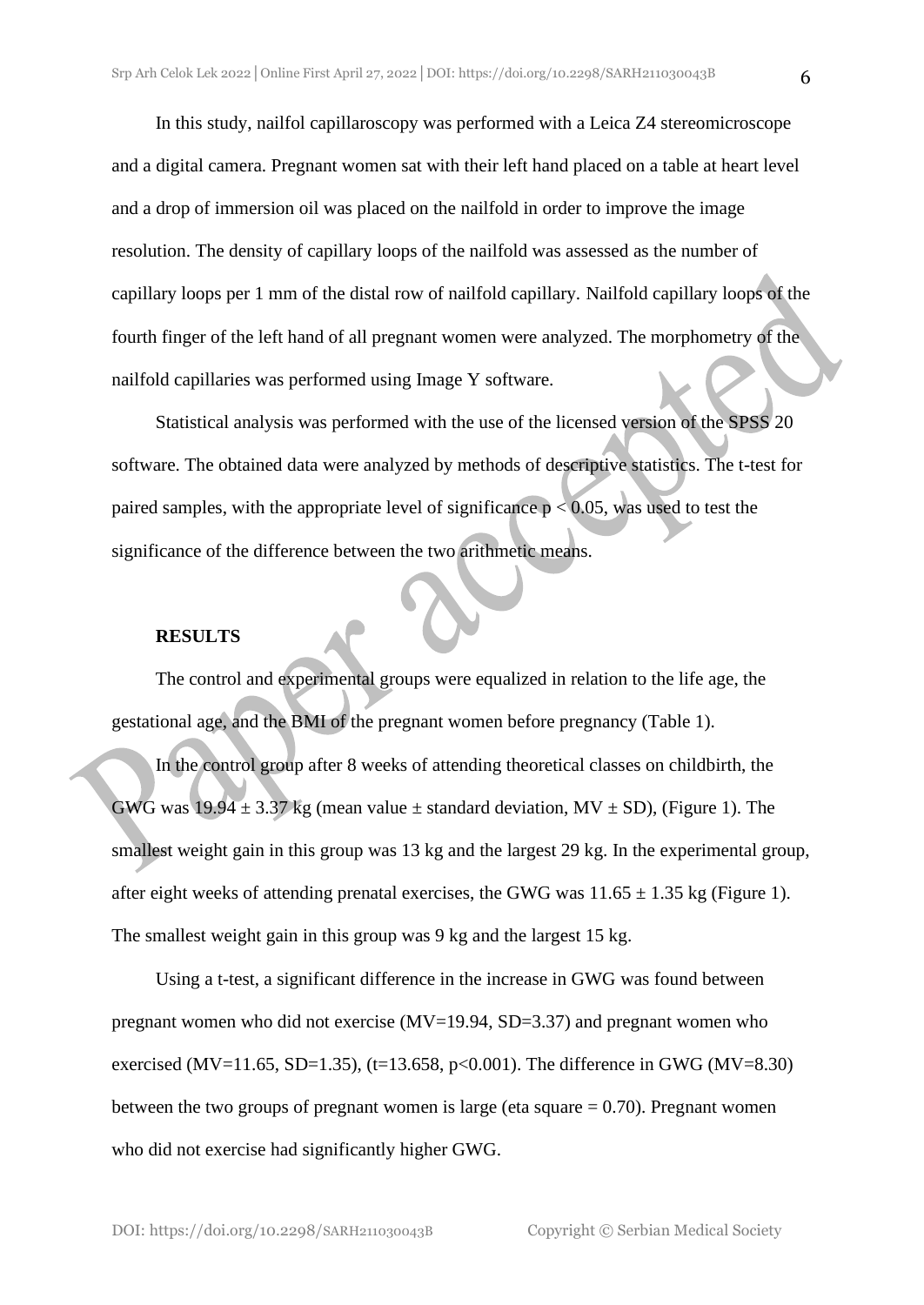7

In the control group, at the beginning of the theoretical classes on childbirth, systolic blood pressure was  $111.67 \pm 9.41$  mmHg (Table 2). The lowest recorded value of systolic blood pressure was 90 mmHg, and the highest value was 120 mmHg. At the end systolic blood pressure was  $127.22 \pm 13.44$  mmHg. The lowest recorded value was 90 mmHg, and the highest value was 150 mmHg, which is a hypertensive value. Four pregnant women developed hypertension. A significant large difference was found in the systolic blood pressure determined in the first measurement time and the second measurement time  $(t =$ 8.241,  $p < 0.001$ ; eta square = 0.66), (Table 2). The increase in systolic blood pressure in the control group was 15.56 mmHg (Figure 2).

In the control group at the beginning of the theoretical classes, diastolic blood pressure was  $71.11 \pm 7.85$  mmHg (Table 2). The lowest recorded value of diastolic blood pressure was 60 mmHg, and the highest value was 80 mmHg. At the end of the classes, diastolic blood pressure was  $87.19 \pm 17.97$  mmHg. The lowest recorded value was 60 mmHg, and the highest value was 110 mmHg. There is a significant large difference in diastolic blood pressure found in the first and second measurement time ( $t = -4.857$ ,  $p < 0.001$ ; eta square=0.40). The increase in diastolic blood pressure in the control group was 16.08 mmHg (Figure 2).

In the experimental group at the beginning of prenatal exercise, systolic blood pressure was  $108.68 \pm 9.79$  mmHg (Table 2). The lowest recorded value of systolic blood pressure was 90 mmHg, and the highest value was 130 mmHg. At the end of prenatal exercise, systolic blood pressure was  $111.18 \pm 9.77$  mmHg. The lowest value of systolic blood pressure was 90 mmHg, and the highest value was 130 mmHg. In the experimental group there was a significant increase in systolic blood pressure (mean difference  $= 2.50$  mmHg) with systolic pressure remaining within normal limits, that is hypertension did not develop (t  $= -2,153$ ,  $p = 0.039$ ). The difference is of medium intensity (eta square  $= 0.12$ ), (Figure 2). In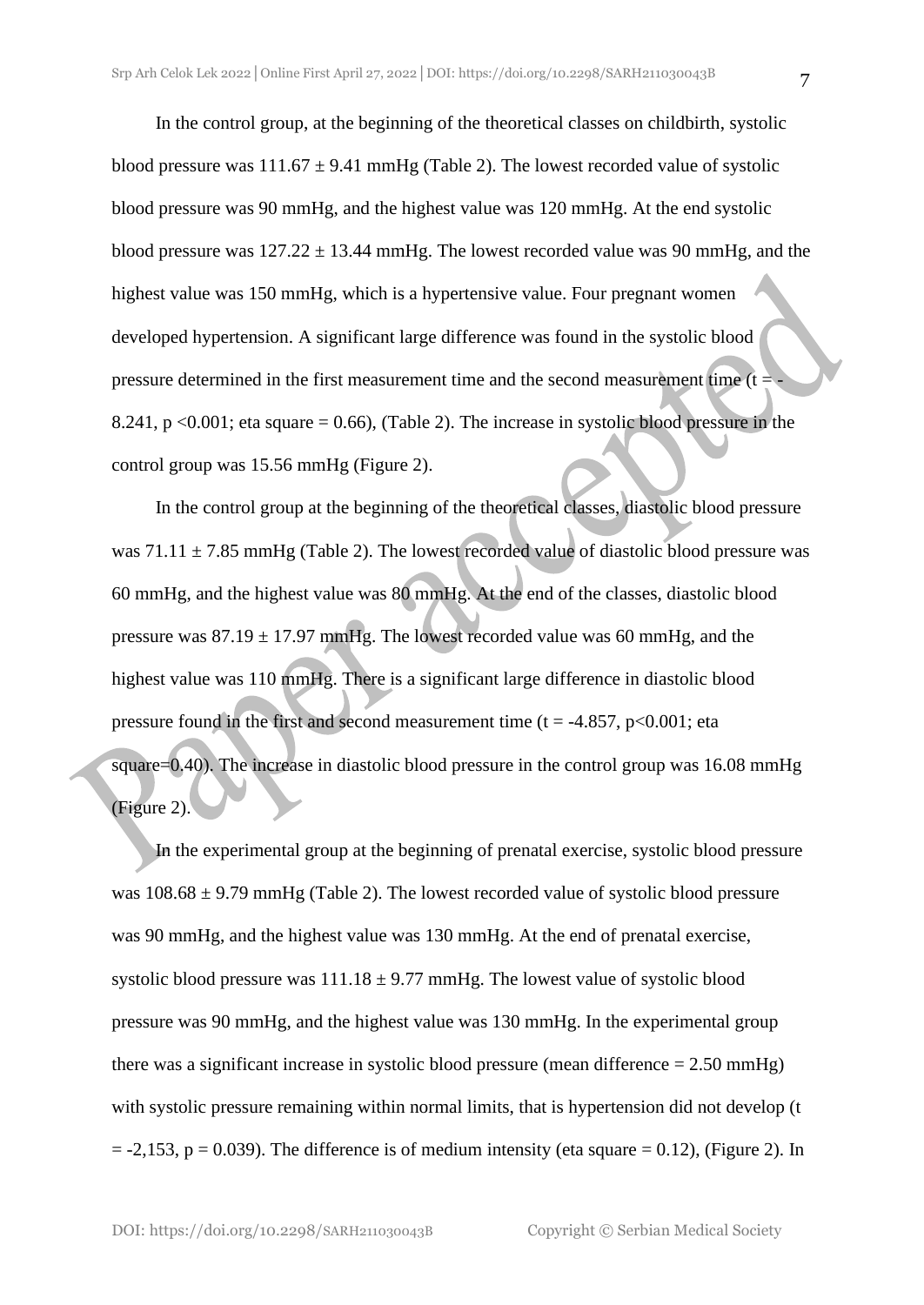the experimental group, it was observed that some pregnant women had to slow down with exercise because they felt tired and weak.

In the experimental group, at the beginning of exercise, the mean value of diastolic blood pressure was  $68.38 \pm 9.43$  mmHg (Table 2). The lowest determined value of diastolic blood pressure was 60 mmHg, and the highest was 80 mmHg. At the end of exercise, diastolic blood pressure was  $68.24 \pm 8.25$  mmHg (Table 2). The lowest recorded value was 60 mmHg, and the highest value was 85 mmHg. A significant difference in the mean value of diastolic blood pressure in the first and second measurement time was not found ( $t = 0.144$ , p  $= 0.887$ ). Diastolic blood pressure was within normal limits (Figure 2).

In pregnant women who exercised, the increase in systolic blood pressure of 2.50 mmHg was significantly less compared to the increase in systolic blood pressure of 15.56 mmHg in pregnant women who did not exercise  $(t = -5.892, p = 0.0001)$  (Figure 2). In pregnant women who exercised, there was no significant increase in diastolic blood pressure after eight weeks of follow-up, while in non-execising pregnant women there was an increase in diastolic blood pressure of 16.08 mmHg, which is a significant difference  $(p<0.0001)$ ,

## (Figure 2 ).

The density of nailfold capillary loops was analyzed. Nailfold capillary loops had a hairpin shape and were organized in rows (Figure 3). In non-exercixing pregnant women nailfold capillary density was  $7.29 \pm 1.21$  capillaries/mm at the beginning of the study and  $7.29 \pm 0.98$  capillaries/mm at the end of the study (Table 3). The nailfold capillary density in non-exercising pregnant women did not change after eight weeks of gestation (p<0.001).

In pregnant women who exercised nailfold capillary density was  $7.05 \pm 1.36$ capillaries/mm at the beginning of the study and  $7.05 \pm 1.36$  capillaries/mm at the end (Table 3). The density of nailfold capillary loops in pregnant women who exercised did not change after eight weeks of pregnancy (p˂0.001).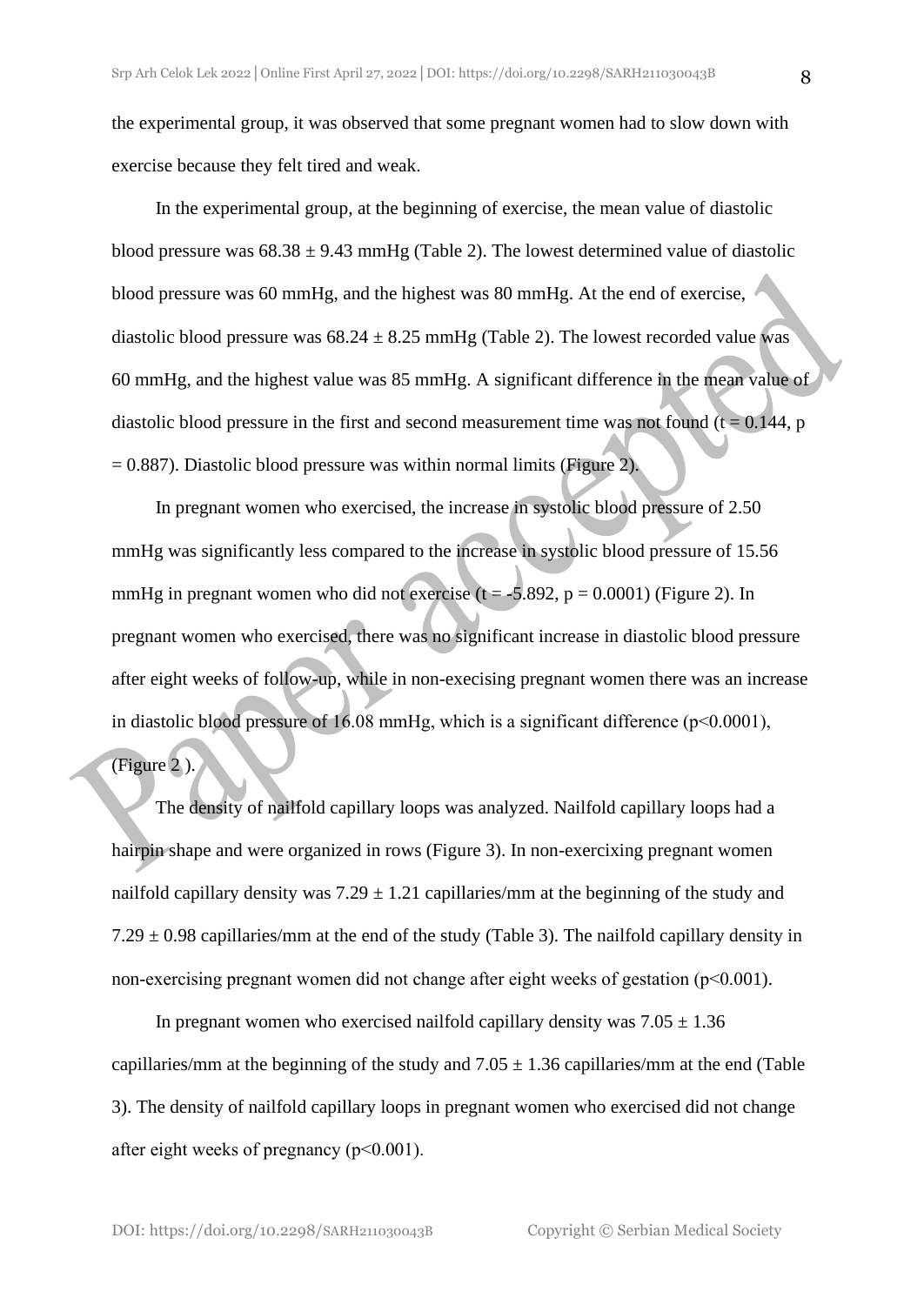#### **DISCUSSION**

In this study pregnant women who exercised had significantly less GWG. A study by Vargas-Terrones and co-authors showed that prenatal exercise and diet during pregnancy reduced GWG [8]. Non-exercising pregnant women were 1,5 times more likely to gain weight during pregnancy [15]. da Silva and co-authors found that an exercise program reduced GWG [9]. In pregnant women different types of prenatal exercises have reduced GWG [17]. Multiple factors can affect GWG, including type and/or intensity of exercise, lifestyle, diet, lifestyle alignment, and socioeconomic and environmental factors [8]. Weight gain is caused by an imbalance between energy intake and energy spending. In this study, pregnant women who exercised, ate normale, but did not have a sedentary lifestyle and therefore had higher energy spending. The weight of pregnant women during the prenatal program can be controlled and possible complications for the health of the mother and baby can be prevented.

Weight gain increases the risk of developing hypertension during pregnancy. Blood pressure gradually increases during the second and third trimesters [14]. Physical activity may reduce the risk of developing hypertensive disorders and functional status depends on individual patient performance [18-20].

In this study, at the end of theoretical classes, non-exercising pregnant women had a significant increase in systolic blood pressure of 15.56 mmHg, and diastolic blood pressure of 16.08 mmHg. In pregnant women who exercised, a significant increase in systolic blood pressure of 2.50 mmHg was found, and diastolic blood pressure did not change significantly.

In pregnant women who exercised, the increase in systolic blood pressure after eight weeks of 2.50 mmHg was significantly less than the increase in systolic blood pressure in non-exercising pregnant women. In pregnant women who exercised, there was no significant increase in diastolic blood pressure after eight weeks of follow-up, which is a significant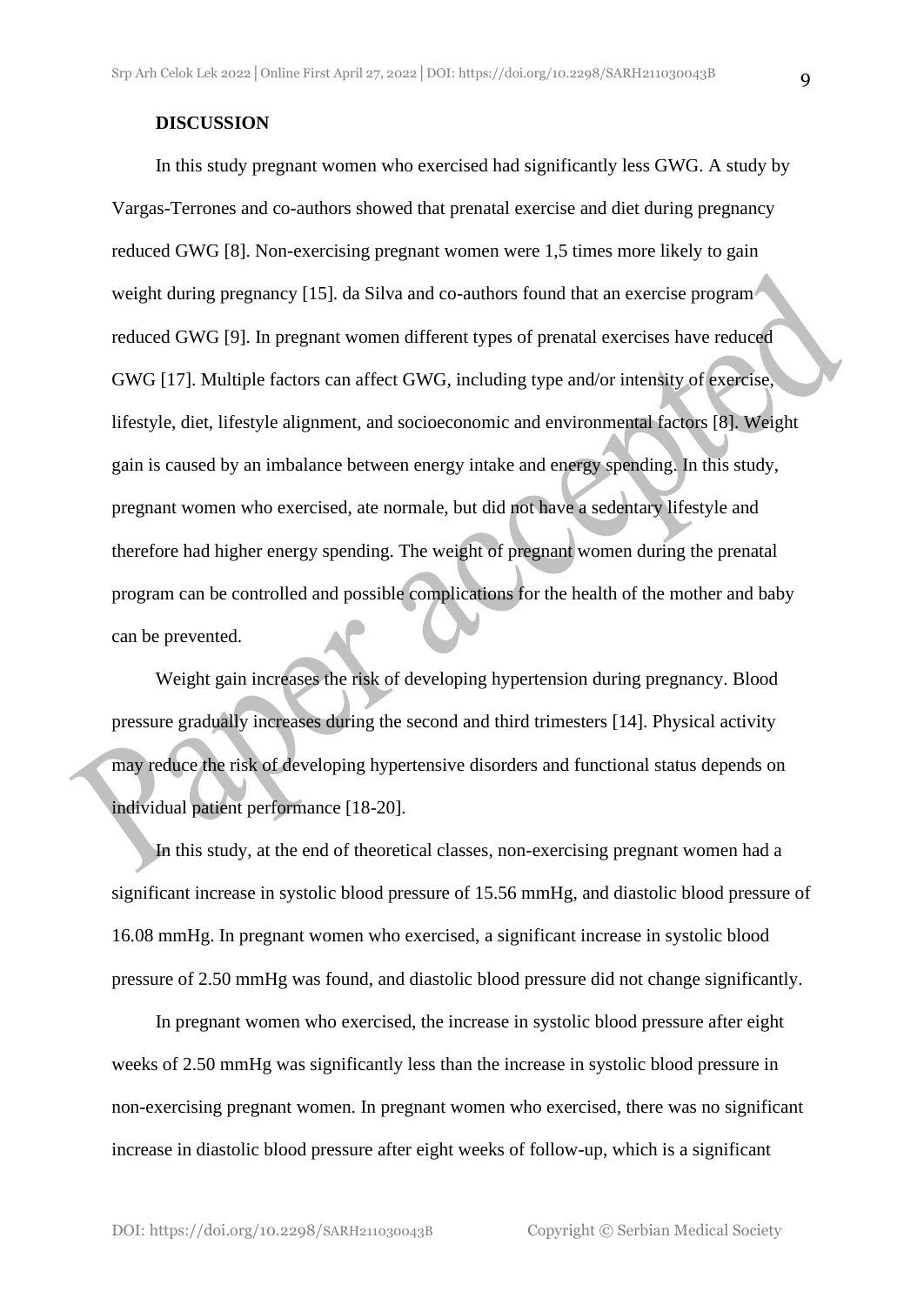difference compared to non-exercising pregnant women in whom there was an increase in diastolic blood pressure of 16.08 mmHg.

In pregnant women who exercise there were improvements in blood pressure [15, 21]. Boparai and co-authors showed that pregnant women who exercised, showed after intervention an attenuated increase in arterial pressure compared to the control group [14]. Pregnant women who have not exercised are three times more likely to develop hypertension compared to pregnant women who have exercised [15,21]. The potential reason why pregnant women who exercised had a lower systolic and diastolic blood pressure increase than the non-exercising pregnant women, could be the beneficial effects of exercise in the prevention of excessive gestational weight gain. Obesity is associated with hypertension. Weight gain leads to an increased risk of developing hypertension during pregnancy. Pregnancy is a unique opportunity to improve health outcomes for both mother and child. Physical activity in pregnancy had beneficial effects on anxiety and blood pressure [22-24].

During pregnancy, the macrocirculation and microcirculation of pregnant women adapt. Data on the microcirculatory adaptation of pregnant women are scarce, mostly due to technical limitations [10].

In this study, the density of nailfold capillary loops in non-exercising pregnant women and those who exercised did not change after eight weeks of pregnancy. The average density of nailfold capillary in non-exercising pregnant women, at the beginning of the study was 7.29 capillaries/mm, and at the end was 7.29 capillaries/mm. The density of nailfold capillary in pregnant women who exercised at the beginning of exercise was 7.05 capillaries/mm, and at the end 7.05 capillaries/mm.

In studies, the average capillary density ranges from 7.3 to 10.3 capillaries/mm in healthy adults [25-27]. In previous research during pregnancy was observed an increase in capillary density and neoangiogenesis, and a reduction in capillary dilations [10]. Monitoring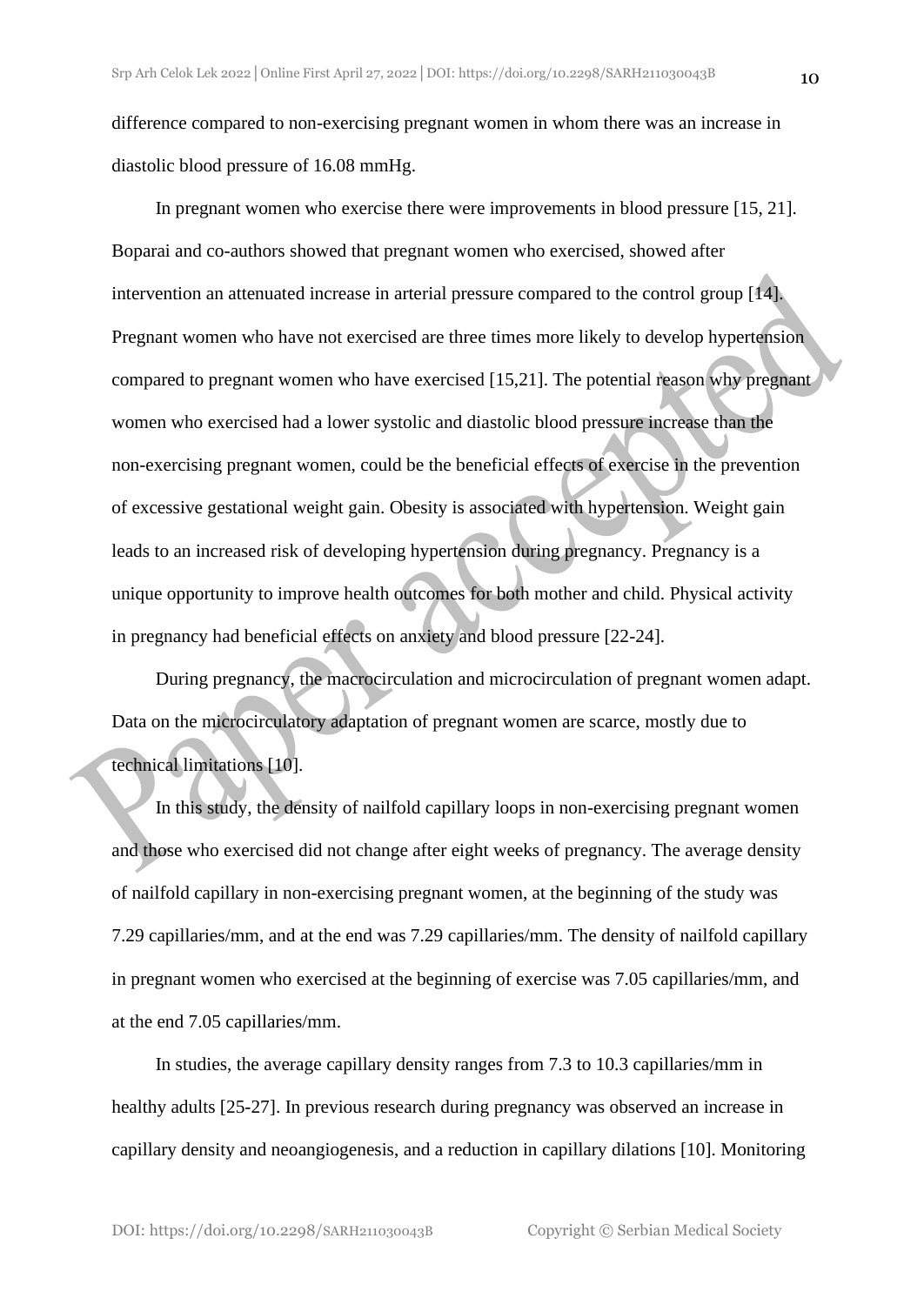of microcirculatory changes can be viewed as a method that helps us to record the changes that precede the onset of clinical disease. Decreased capillary density has been demonstrated in individuals with hypertension [28]. Studies have revealed that the method of nailfold capillaroscopy facilitates the identification of women who have a more pronounced tendency to pregnancy-induced hypertension because of the structural rarefaction of capillaries. In the control group, where a significant increase in blood pressure was found after eight weeks of follow-up, there was no decrease in capillary density. It is possible that the increase in blood pressure is reflected more in other characteristics of nailfold capillaries, such as the shape or length of capillaries, and further research is needed.

The described birth preparation program was developed for the purpose of promoting physical activity during pregnancy as a healthy lifestyle, reducing anxiety, and improving the self-control of pregnant women in childbirth.

Identifying risk factors for future cardiovascular diseases and early assessment of the circulatory status of pregnant women can lead to earlier lifestyle changes and disease prevention.

### **CONCLUSION**

Prenatal exercise of moderate-intensity has a positive effect on gestational weight gain. Pregnant women who did not exercise had a significantly greater increase in gestational weight gain. Prenatal exercise of moderate-intensity has a positive effect on blood pressure. In pregnant women who exercised, the increase in blood pressure was less compared to the increase in blood pressure in pregnant women who did not exercise. After eight weeks of the prenatal program, the difference in the capillary density of the nailfold was not determined in pregnant women who exercised and pregnant women who did not exercise.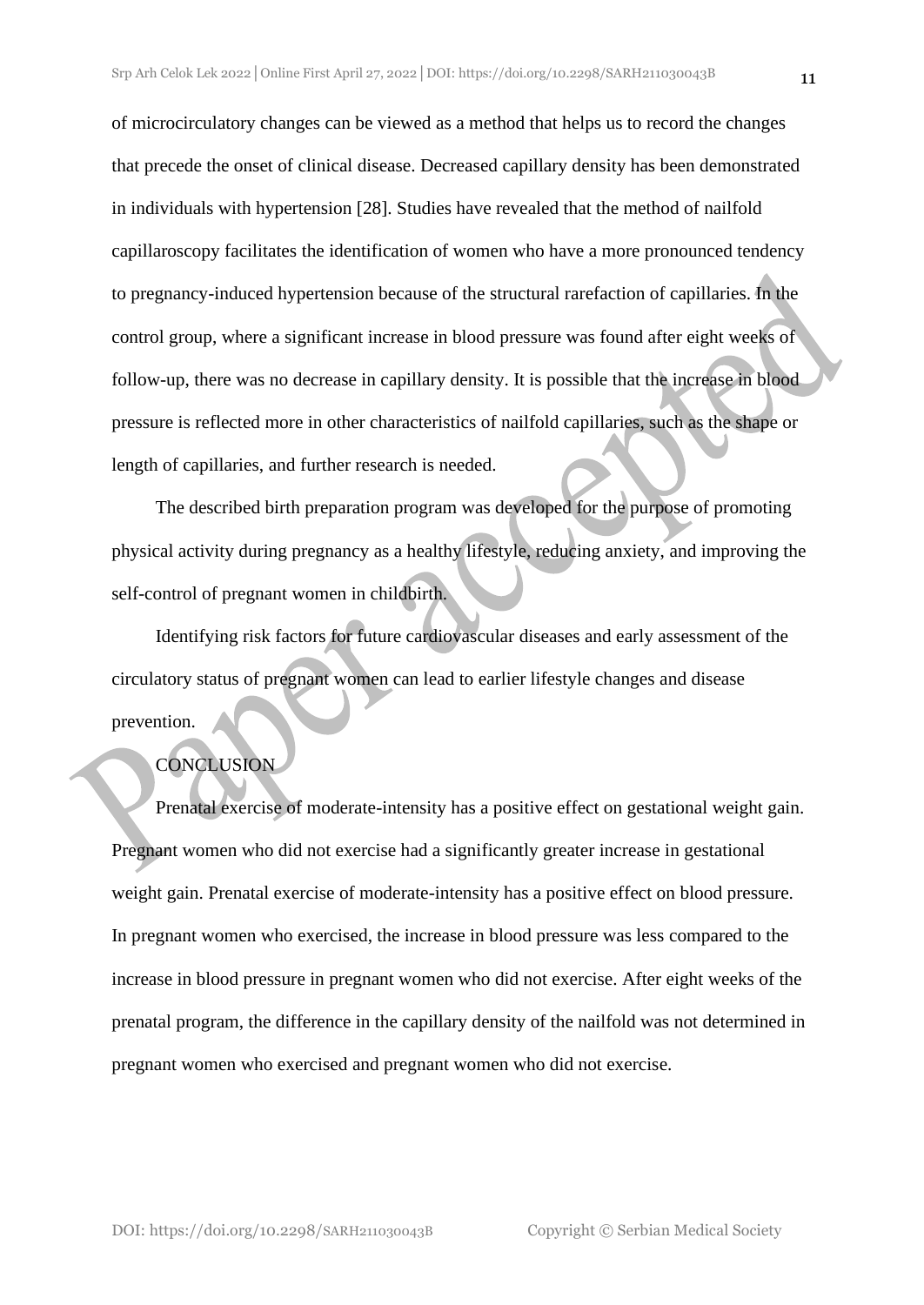### **ACKNOWLEDGMENT**

The paper is a part of the master's thesis of Vlatka Bojanić, approved at the Faculty of

Medicine, University of Banja Luka.

**Conflict of interest:** None declared.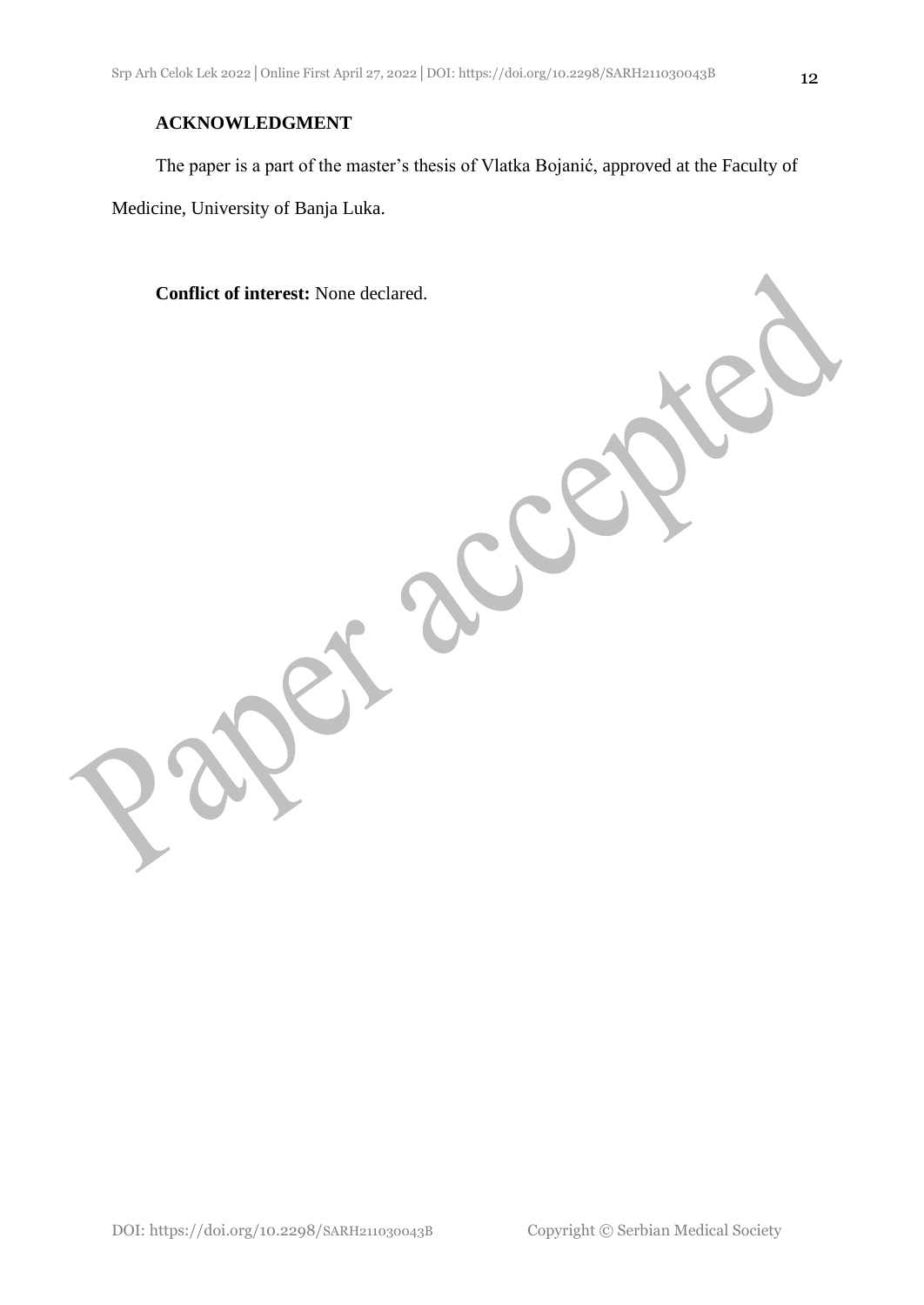#### **REFERENCES**

1. Barone Gibbs B, Paley JL, Jones MA, Whitaker KM, Connolly CP, Catov JM. Validity of self-reported and objectively measured sedentary behavior in pregnancy. BMC pregnancy and childbirth 2020;20(1):1-0. doi: 10.1186/s12884-020-2771-z. PMID: 32046663; PMCID: PMC7014698.

2. Deliens T, Versele V, Vanden Eynde H, Clarys P, Devlieger R, Bogaerts A, Gucciardo L, Schreurs A, Van Holsbeke C, Aerenhouts D. Body weight, body composition and energy balance related behaviour during the transition to parenthood: study protocol of a multi-centre observational follow-up study (TRANSPARENTS). BMC Public Health 2019;19(1):1-9. doi: 10.1186/s12889-019-6884-0. PMID: 31060535; PMCID: PMC6501312.

3. Czernichow S, Renuy A, Rives-Lange C, Carette C, Airagnes G, Wiernik E, Ozguler A, Kab S, Goldberg M, Zins M, Matta J. Evolution of the prevalence of obesity in the adult population in France, 2013–2016: the Constances study. Sci Rep 2021;11(1):1-11. doi: 10.1038/s41598-021-93432-0. PMID: 34238998; PMCID: PMC8266816.

4. Cooper DB, Yang L. Pregnancy And Exercise. StatPearls [Internet]. Treasure Island (FL): StatPearls Publishing: 2022. PMID: 28613571.

5. Janssen F, Bardoutsos A, Vidra N. Obesity Prevalence in the Long-Term Future in 18 European Countries and in the USA. Obes Facts 2020;13(5):514-27. doi: 10.1159/000511023. Epub 2020 Oct 19. PMID: 33075798; PMCID: PMC7670332.

6. ACOG Committee Opinion No. 650: Physical Activity and Exercise During Pregnancy and the Postpartum Period. Obstet Gynecol 2015;126(6):e135-e142. doi: 10.1097/AOG.0000000000001214. PMID: 26595585.

7. Lima RJCP, Batista RFL, Ribeiro MRC, Ribeiro CCC, Simões VMF, Lima Neto PM, Silva AAMD, Bettiol H. Prepregnancy body mass index, gestational weight gain, and birth weight in the BRISA cohort. Rev Saude Publica 2018;52:46-57. doi: 10.11606/s1518-8787.2018052000125. Epub 2018 May 3. PMID: 29723385; PMCID: PMC5947505.

8. Vargas-Terrones M, Nagpal TS, Barakat R. Impact of exercise during pregnancy on gestational weight gain and birth weight: an overview. Braz J Phys Ther 2019;23(2):164-9. doi: 10.1016/j.bjpt.2018.11.012. Epub 2018 Nov 22. PMID: 30527949; PMCID: PMC6428912.

9. da Silva SG, Hallal PC, Domingues MR, Bertoldi AD, da Silveira MF, Bassani D, da Silva IC, da Silva BG, Coll CD, Evenson K. A randomized controlled trial of exercise during pregnancy on maternal and neonatal outcomes: results from the PAMELA study. Int J Behav Nutr Phys Act 2017;14(1):175:1-11. doi: 10.1186/s12966-017-0632-6. PMID: 29273044; PMCID: PMC5741924.

10. Thevissen K, Gyselaers W. Capillaroscopy in pregnancy. Expert Rev Med Devices 2017;14(12):961-7. doi: 10.1080/17434440.2017.1409113. Epub 2017 Nov 27. PMID: 29161915.

11. Vasapollo B, Lo Presti D, Gagliardi G, Farsetti D, Tiralongo GM, Pisani I, Novelli GP, Valensise H. Restricted physical activity in pregnancy reduces maternal vascular resistance and improves fetal growth. Ultrasound Obstet Gynecol 2018;51(5):672-6. doi: 10.1002/uog.17489. Epub 2018 Apr 10. PMID: 28397385.

12. Witvrouwen I, Mannaerts D, Van Berendoncks AM, Jacquemyn Y, Van Craenenbroeck EM. The Effect of Exercise Training During Pregnancy to Improve Maternal Vascular Health: Focus on Gestational Hypertensive Disorders. Front Physiol 2020;11:450. doi: 10.3389/fphys.2020.00450. PMID: 32457655; PMCID: PMC7225346.

13. de Haas S, Mulder E, Schartmann N, Mohseni Z, Abo Hasson F, Alsadah F, van Kuijk S, van Drongelen J, Ghossein-Doha C, Spaanderman M. Blood pressure adjustments throughout healthy and hypertensive pregnancy: A systematic review and meta-analysis. Pregnancy Hypertens 2021;27:51-8. doi: 10.1016/j.preghy.2021.12.004. Epub ahead of print. PMID: 34929556.

14. Boparai R, Skow RJ, Farooq S, Steinback CD, Davenport MH. Prenatal exercise and cardiovascular health (PEACH) study: the remote effect of aerobic exercise training on conduit artery and resistance vessel function. Appl Physiol Nutr Metab 2021;46(12):1459-68. doi: 10.1139/apnm-2020-0902. Epub 2021 Jun 23. PMID: 34161737.

15. Barakat R, Pelaez M, Cordero Y, Perales M, Lopez C, Coteron J, Mottola MF. Exercise during pregnancy protects against hypertension and macrosomia: randomized clinical trial. Am J Obstet Gynecol 2016;214(5):649.e1-8. doi: 10.1016/j.ajog.2015.11.039. Epub 2015 Dec 15. PMID: 26704894.

16. Jović J, Ćorac A, Nikolić M, Ilić D, Ilić A, Belojević G. Comparative analysis of measuring the body fat percentage by anthropometric methods and bioimpedance. Srp Arh Celok Lek 2020;148(11-12):737-41. DOI: https://doi.org/10.2298/SARH181121065J

17. Ribeiro MM, Andrade A, Nunes I. Physical exercise in pregnancy: benefits, risks and prescription. J Perinat Med 2021;50(1):4-7. doi: 10.1515/jpm-2021-0315. PMID: 34478617.

18. Cai C, Ruchat SM, Sivak A, Davenport MH. Prenatal Exercise and Cardiorespiratory Health and Fitness: A Meta-analysis. Med Sci Sports Exerc 2020;52(7):1538-1548. doi: 10.1249/MSS.0000000000002279. PMID: 31977635.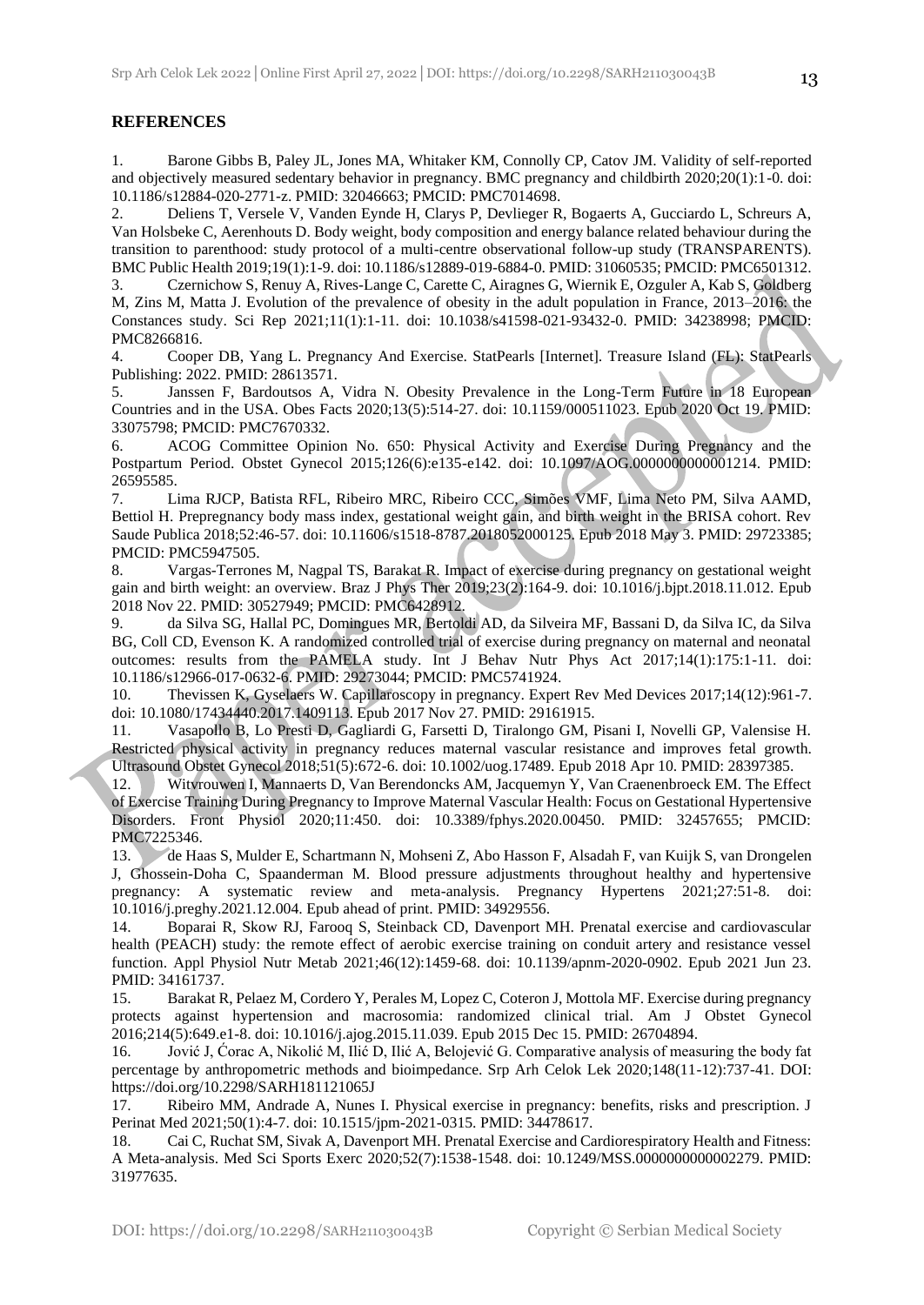19. Sitzberger C, Hansl J, Felberbaum R, Brössner A, Oberhoffer-Fritz R, Wacker-Gussmann A. Physical Activity in High-Risk Pregnancies. J Clin Med 2022;11(3):703-713. doi: 10.3390/jcm11030703. PMID: 35160151; PMCID: PMC8836910.

20. Filipović TN, Lazović MP, Backović AN, Filipović AN, Ignjatović AM, Dimitrijević SS, Gopčević KR. A 12-week exercise program improves functional status in post-menopausal osteoporotic women: randomized controlled study. Eur J Phys Rehabil Med 2021;57(1):120-30. doi: 10.23736/S1973-9087.20.06149-3. Epub 2020 Sep 9. PMID: 32902207.

21. Skow RJ, King EC, Steinback CD, Davenport MH. The influence of prenatal exercise and pre-eclampsia on maternal vascular function. Clin Sci (Lond) 2017;131(17):2223-40. doi: 10.1042/CS20171036. PMID: 28798074.

22. Awad MA, Hasanin ME, Taha MM, Gabr AA. Effect of stretching exercises versus autogenic training on preeclampsia. J Exerc Rehabil 2019;15(1):109-13. doi: 10.12965/jer.1836524.262. PMID: 30899745; PMCID: PMC6416512.

23. Yan W, Wang X, Kuang H, Chen Y, Baktash MB, Eskenazi B, Ye L, Fang K, Xia Y. Physical activity and blood pressure during pregnancy: mediation by anxiety symptoms. J Affect Disord 2020;264:376-82. doi: 10.1016/j.jad.2019.11.056. Epub 2019 Nov 11. PMID: 31759664.

24. Vujović M, Sovilj M, Plešinac S, Rakonjac M, Jeličić L, Adamović T, Stokić M. Effect of antenatal maternal anxiety on the reactivity of fetal cerebral circulation to auditory stimulation, and early child development. Srp Arh Celok Lek 2019;147(5-6):327-34. DOI: https://doi.org/10.2298/SARH181002024V

25. Etehad Tavakol M, Fatemi A, Karbalaie A, Emrani Z, Erlandsson BE. Nailfold capillaroscopy in rheumatic diseases: which parameters should be evaluated? Biomed Res Int 2015;2015:974530. doi: 10.1155/2015/974530. Epub 2015 Sep 1. PMID: 26421308; PMCID: PMC4569783.

26. Arvanitaki A, Giannakoulas G, Triantafyllidou E, Feloukidis C, Boutou AK, Garyfallos A, Karvounis H, Dimitroulas T. Peripheral microangiopathy in precapillary pulmonary hypertension: a nailfold video capillaroscopy prospective study. Respir Res 2021;22(1):1-9. doi: 10.1186/s12931-021-01622-1. PMID: 33478514; PMCID: PMC7819216.

27. Pacini G, Schenone C, Pogna A, Ferraiolo A, Ferrero S, Gustavino C, Carmisciano L, Pizzorni C, Paolino S, Gotelli E, Sulli A, Smith V, Cutolo M. Full longitudinal nailfold videocapillaroscopy analysis of microvascular changes during normal pregnancy. Microvasc Res 2022;141:104343. doi: 10.1016/j.mvr.2022.104343. Epub 2022 Feb 10. PMID: 35151722.

28. Antonios TF, Nama V, Wang D, Manyonda IT. Microvascular remodelling in preeclampsia: quantifying capillary rarefaction accurately and independently predicts preeclampsia. Am J Hypertens. 2013;26(9):1162-9. doi: 10.1093/ajh/hpt087. Epub 2013 Jun 11. PMID: 23757401.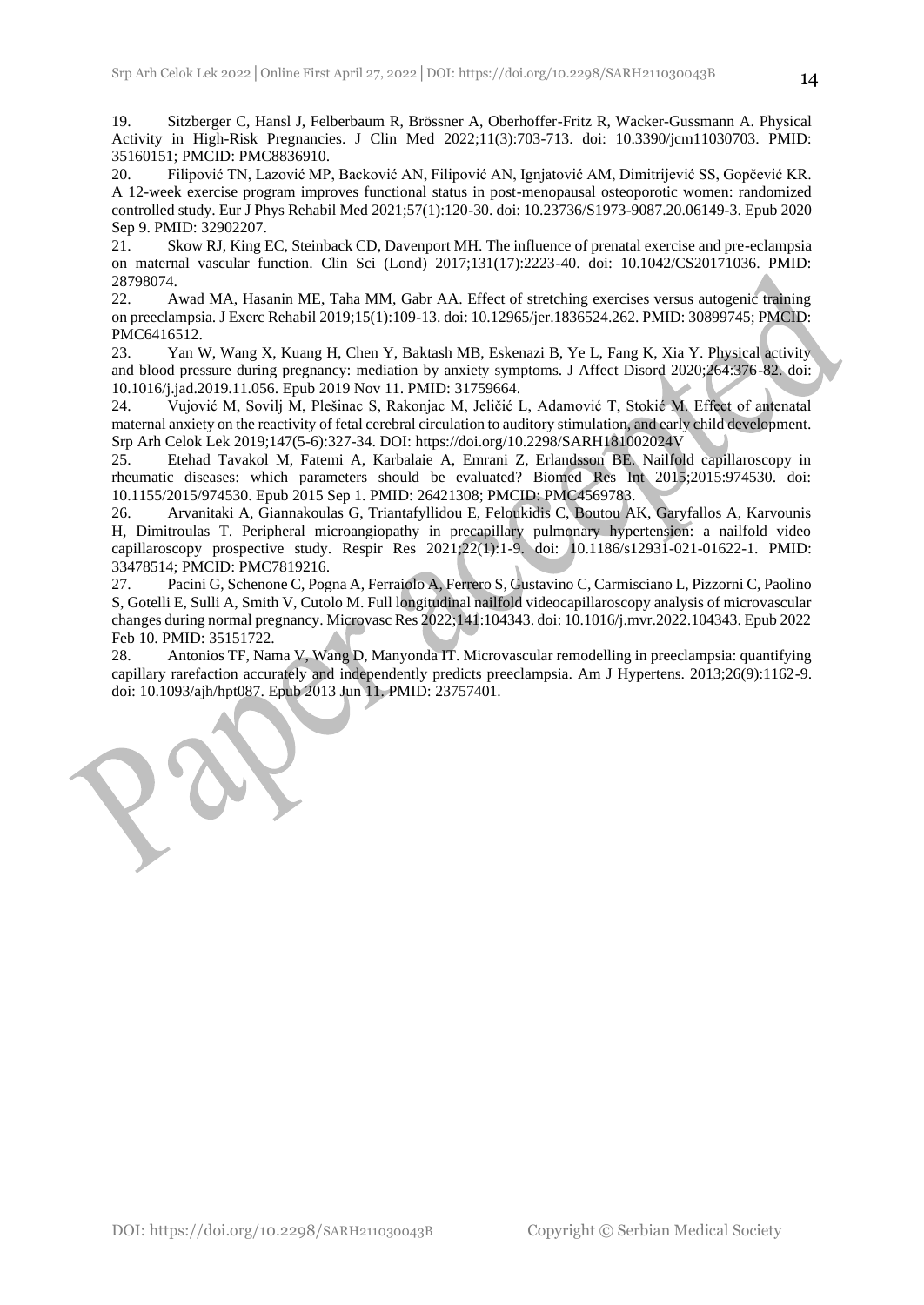| <b>Table 1.</b> The average life age of pregnant women, gestational age at the time of participation |  |
|------------------------------------------------------------------------------------------------------|--|
| in the study, and body mass index of pregnant women before pregnancy                                 |  |

| <b>Parameters</b>                         | Life age of pregnant<br>women<br>(years) | <b>Gestational age of</b><br>pregnant women<br>(gestational weeks) | <b>BMI</b><br>(kg/m <sup>2</sup> ) |
|-------------------------------------------|------------------------------------------|--------------------------------------------------------------------|------------------------------------|
| Pregnant women<br>who did not<br>exercise | $29.72 \pm 3.24$                         | $28.97 \pm 3.38$                                                   | $22.23 \pm 1.84$                   |
| Pregnant<br>women<br>who did exercise     | $30.12 \pm 3.31$                         | $29.35 \pm 3.56$                                                   | $21.32 \pm 1.87$                   |

The results are presented as mean values  $\pm$  standard deviation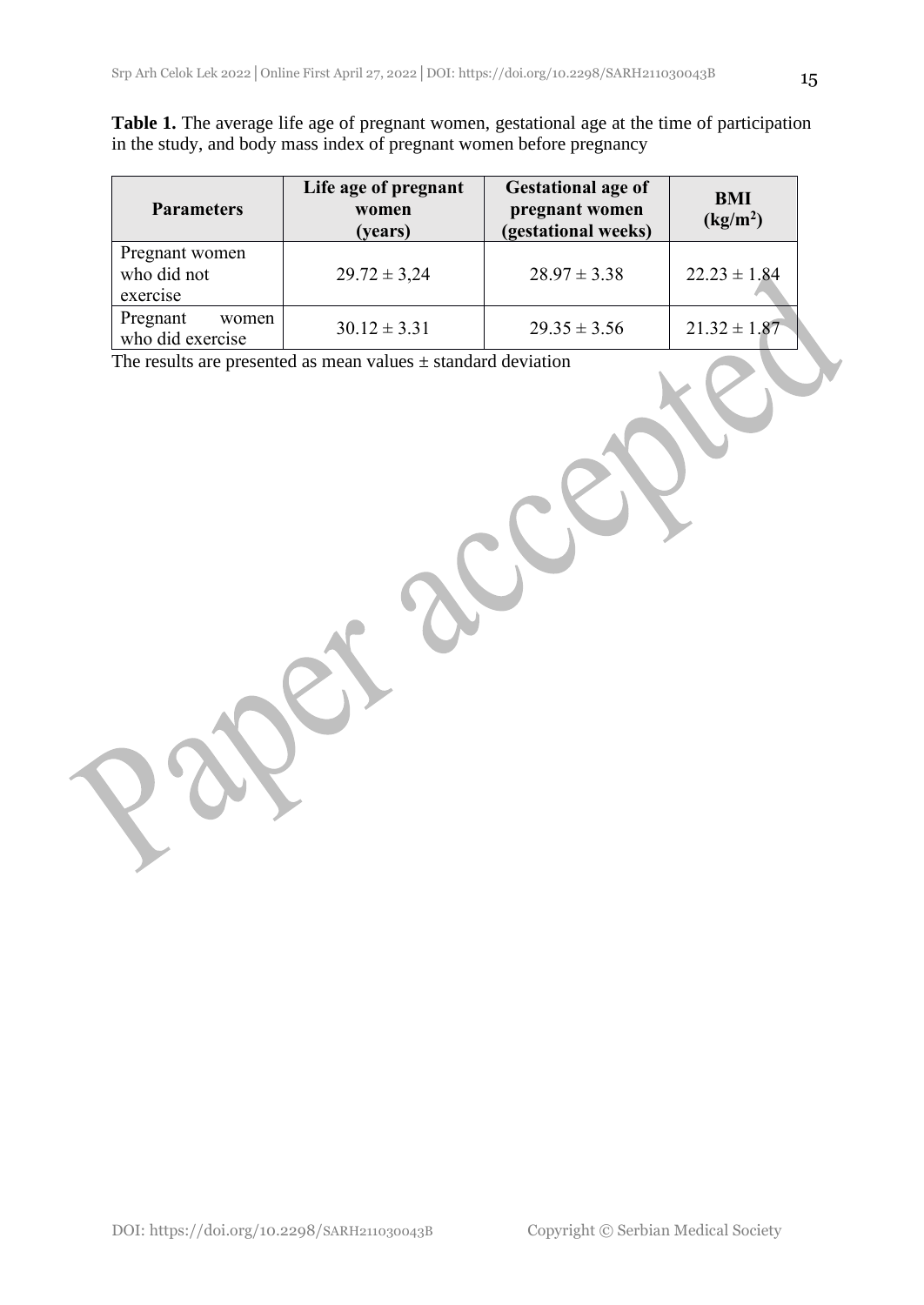| <b>Parameters</b>                         |                                    | <b>Beginning of</b><br>the prenatal<br>program | End of the<br>prenatal<br>program | p value     |
|-------------------------------------------|------------------------------------|------------------------------------------------|-----------------------------------|-------------|
| Pregnant<br>women who did<br>not exercise | Systolic blood<br>pressure (mmHg)  | $111.67 \pm 9.41$                              | $127.22 \pm 13.44$                | p < 0.001   |
|                                           | Diastolic blood<br>pressure (mmHg) | $71.11 \pm 7.85$                               | $87.19 \pm 17.97$                 | p < 0.001   |
| Pregnant<br>women who did<br>exercise     | Systolic blood<br>pressure (mmHg)  | $108.68 \pm 9.79$                              | $111.18 \pm 9.77$                 | $p = 0.039$ |
|                                           | Diastolic blood<br>pressure (mmHg) | $68.38 \pm 9.43$                               | $68.24 \pm 8.25$                  | $= 0.887$   |

at the beginning and end of the prenatal program

The results are presented as mean values ± standard deviation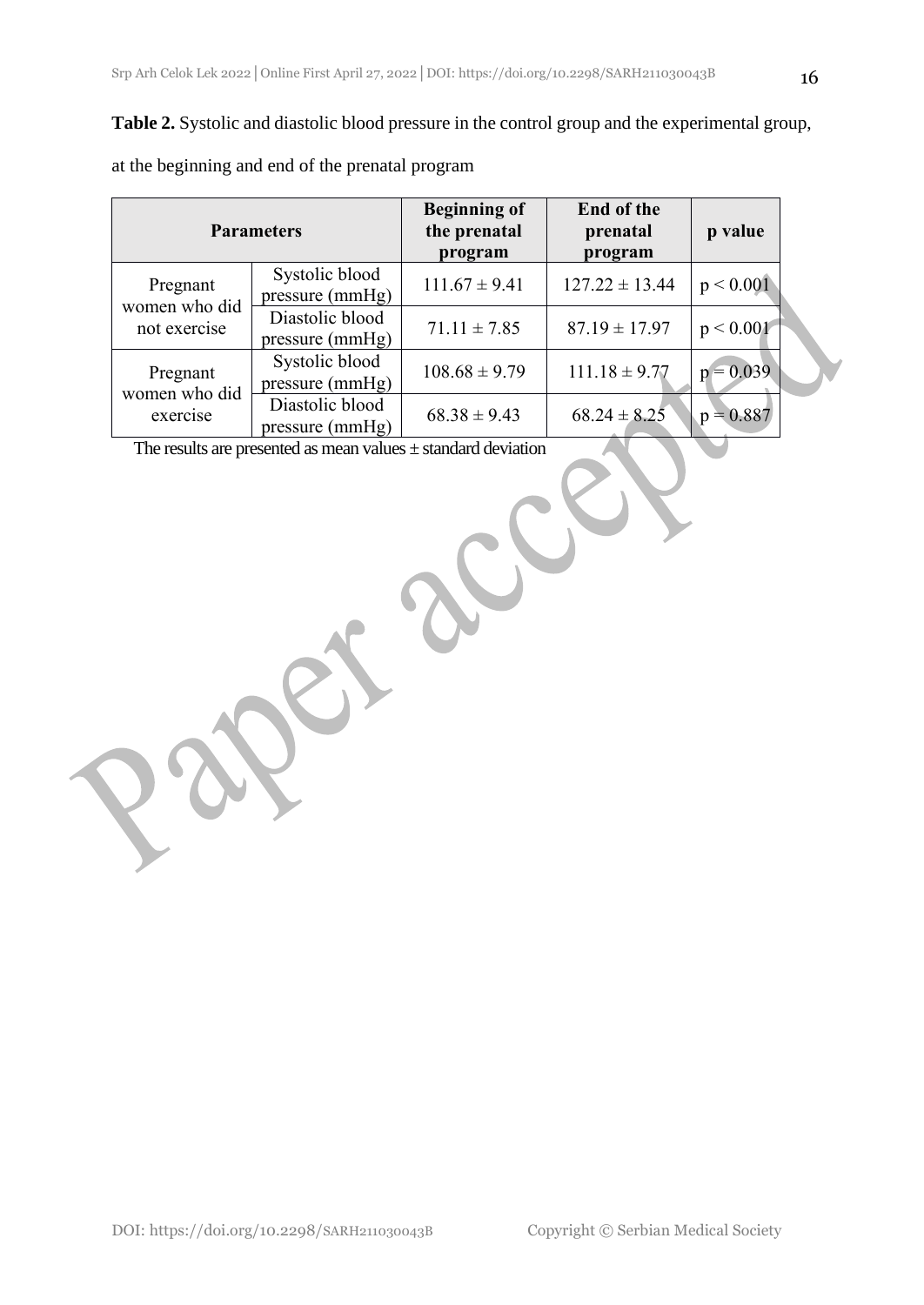## **Table 3.** Nailfold capillary density in the control group and the experimental group, at the

beginning and end of the prenatal program

|                                      | Nailfold capillary density<br>(capillary/mm)  |                                        |  |
|--------------------------------------|-----------------------------------------------|----------------------------------------|--|
| <b>Parameters</b>                    | <b>Pregnant women who</b><br>did not exercise | <b>Pregnant women</b><br>who exercised |  |
| Beginning of the prenatal<br>program | $7.29 \pm 1.21$                               | $7.05 \pm 1.36$                        |  |
| End of the prenatal<br>program       | $7.29 \pm 0.98$                               | $7.05 \pm 1.36$                        |  |

The results are presented as mean values  $\pm$  standard deviation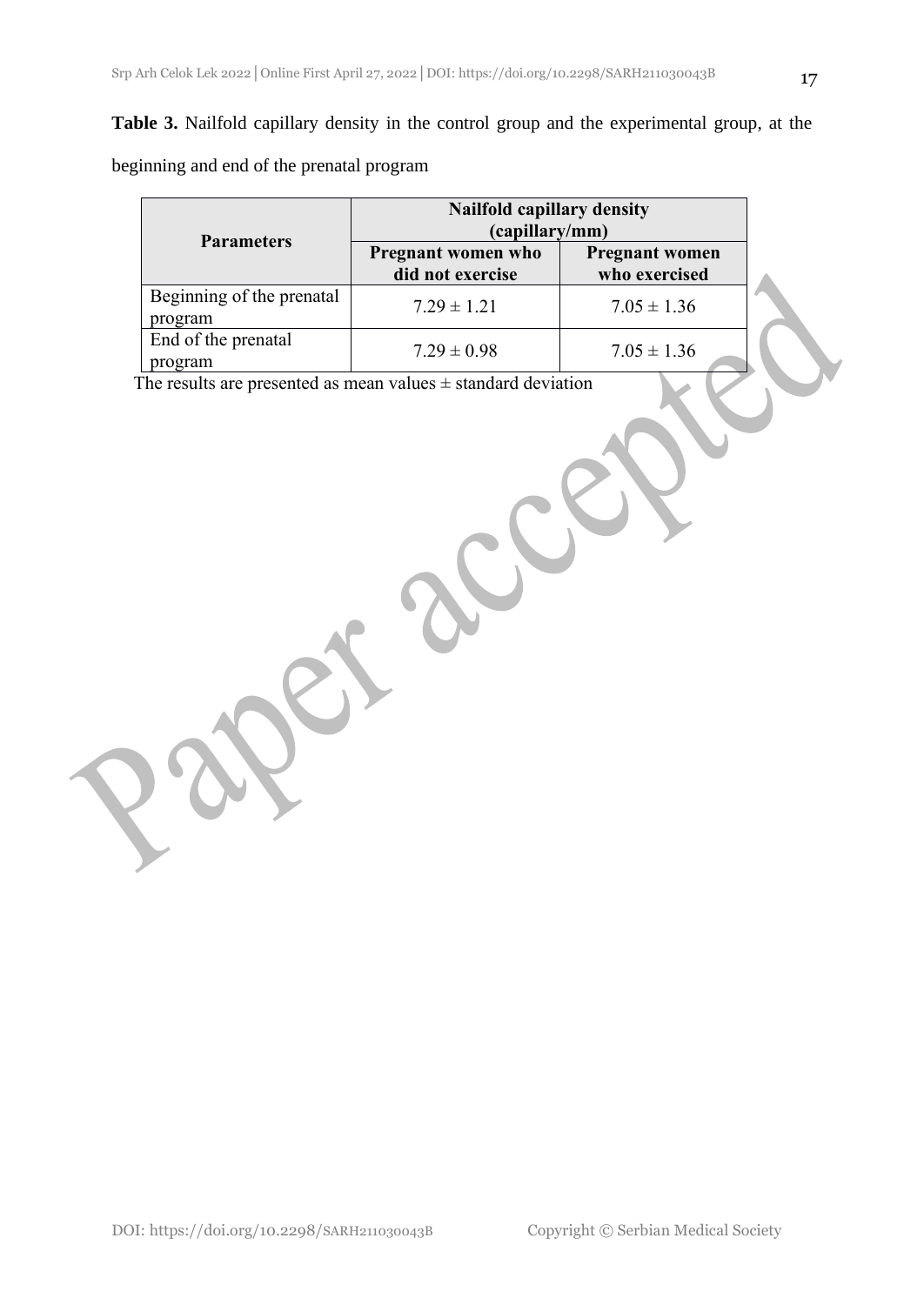

**Figure 1.** Gestational weight gain in pregnant women who did not exercise and in pregnant women who

exercised. The results are presented as mean values ± standard deviation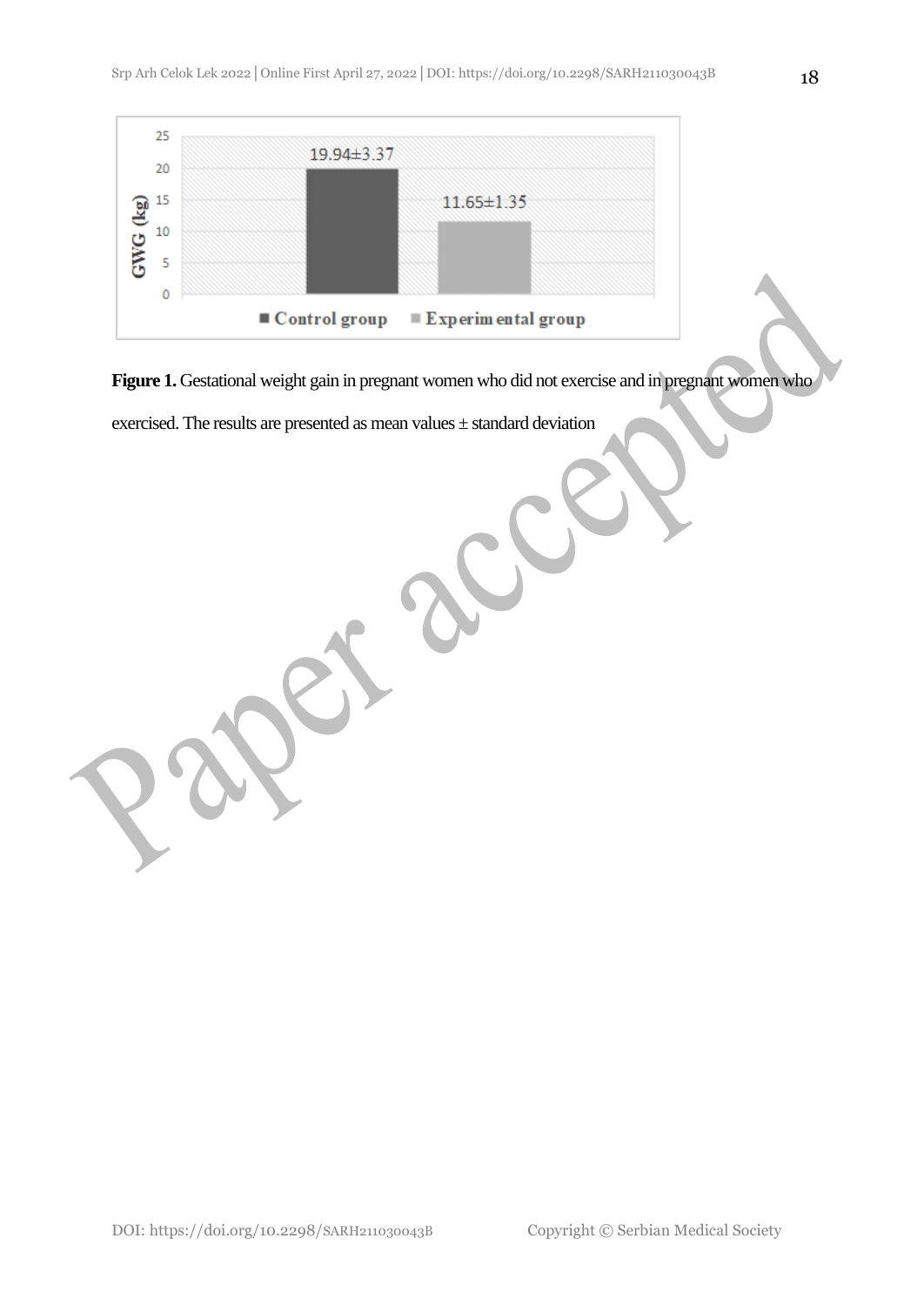

**Figure 2.** Increase in systolic and diastolic blood pressure after eight weeks of monitoring in pregnant women who performed prenatal exercises and in pregnant women who did not perform prenatal exercises.

The results are presented as mean values  $\pm$  standard deviation